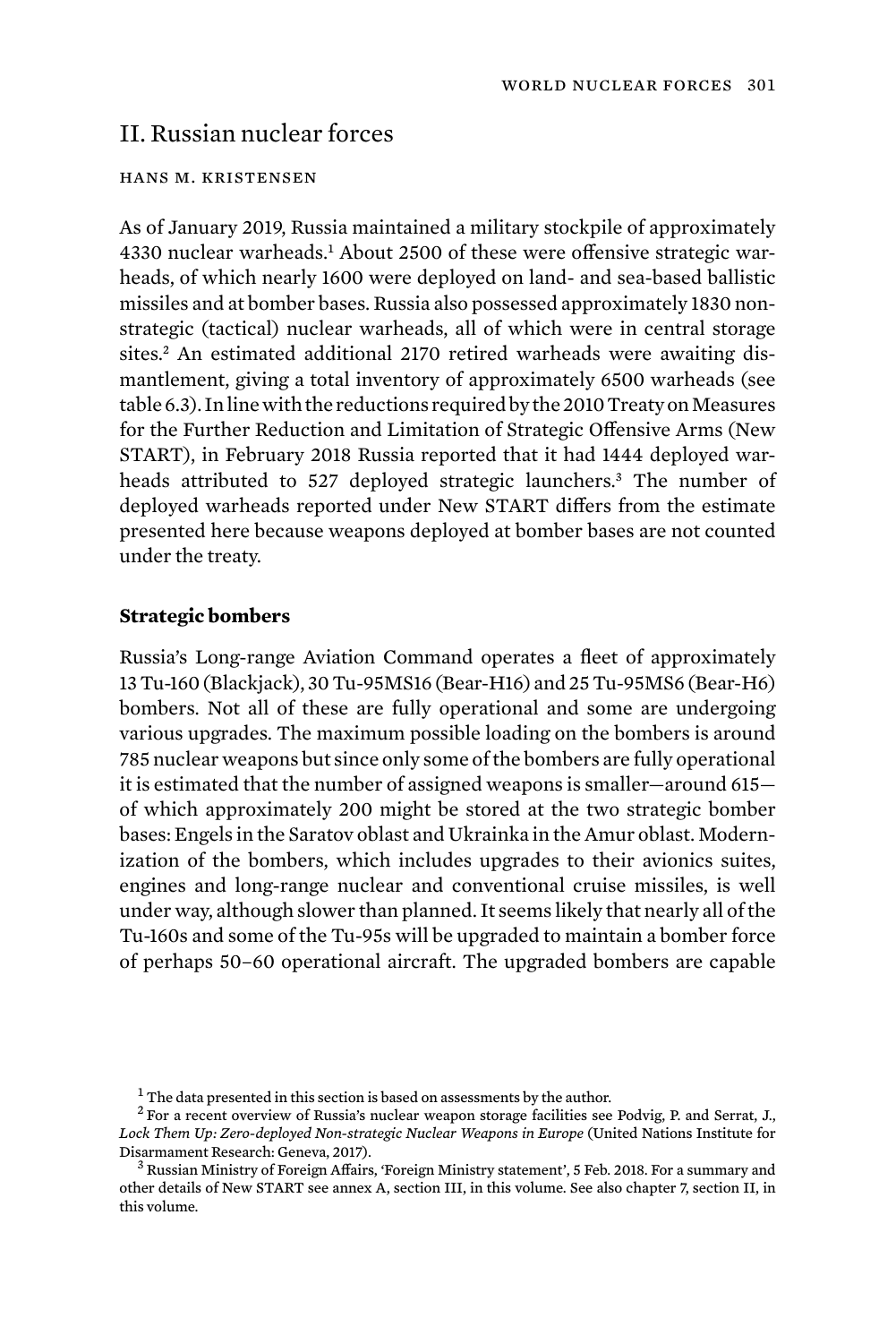# **Table 6.3.** Russian nuclear forces, January 2019

All figures are approximate and are estimates based on assessments by the author. Warhead totals and subtotals are rounded to the nearest 5 warheads.

| Type/                                   |                      |            |                      |                                  |                       |
|-----------------------------------------|----------------------|------------|----------------------|----------------------------------|-----------------------|
| Russian designation                     | No. of               | Year first | Range                | Warhead                          | No. of                |
| (NATO designation)                      | launchers            | deployed   | $(km)^a$             | loading                          | warheads <sup>b</sup> |
| <b>Strategic offensive forces</b>       |                      |            |                      |                                  | $2500^c$              |
| <b>Bombers</b>                          | $50/68^{d}$          |            |                      |                                  | $615^e$               |
| Tu-95MS6 (Bear-H6)                      | 14/25                | 1981       | $6500 -$             | $6x$ AS-15A or                   | 84                    |
|                                         |                      |            | 10500                | AS-23B ALCMs,                    |                       |
|                                         |                      |            |                      | bombs                            |                       |
| Tu-95MS16 (Bear-H16)                    | 25/30                | 1981       | $6500 -$             | 16 x AS-15A or                   | 400                   |
|                                         |                      |            | 10500                | AS-23B ALCMs,<br>bombs           |                       |
| Tu-160 (Blackjack)                      | 11/13                | 1987       | $10500 -$            | 12 x AS-15B or                   | 132                   |
|                                         |                      |            | 13200                | AS-23B ALCMs,                    |                       |
|                                         |                      |            |                      | bombs                            |                       |
| <b>ICBMs</b>                            | 318                  |            |                      |                                  | $1165^{f}$            |
| RS-20V (SS-18 Satan)                    | 46                   | 1992       | $11000 -$            | $10 \times 500 - 800$ kt         | 460                   |
|                                         |                      |            | 15000                |                                  |                       |
| RS-18 (SS-19 Stiletto)                  | 20                   | 1980       | 10000                | 6 x 400 kt                       | 120                   |
| RS-12M Topol (SS-25 Sickle)             | 63 <sup>g</sup>      | 1985       | 10500                | 1 x 800 kt                       | 63                    |
| RS-12M2 Topol-M<br>$(SS-27 Mod 1/silo)$ | 60                   | 1997       | 10500                | $1 \times 800$ kt                | 60                    |
| RS-12M1 Topol-M                         | 18                   | 2006       | 10500                | 1 x (800 kt)                     | 18                    |
| (SS-27 Mod 1/mobile)                    |                      |            |                      |                                  |                       |
| RS-24 Yars (SS-27 Mod 2/<br>mobile)     | 90                   | 2010       | 10500                | $4 \times (100 \text{ kt})$      | 396                   |
| RS-24 Yars (SS-27 Mod 2/silo)           | 12                   | 2014       | 10500                | 4 x (100 kt)                     | 48                    |
| RS-26 Yars-M (SS-X-28)                  | $\ddot{\phantom{a}}$ | (2018)     | $5500+$              | $MIRV$ $(. . kt)$                | $\ddot{\phantom{0}}$  |
| RS-28 Sarmat (SS-X-29)                  | $\ddot{\phantom{0}}$ | (2020)     | $10000+$             | $MIRV$ $(. . kt)$                | . .                   |
| <b>SLBMs</b>                            | $10/160^{h}$         |            |                      |                                  | 720 <sup>h</sup>      |
| RSM-50 Volna                            | 1/16                 | 1978       | 6500                 | $3 \times 50$ kt                 | 48                    |
| (SS-N-18 M1 Stingray)                   |                      |            |                      |                                  |                       |
| RSM-54 Sineva                           | 6/96                 | 1986/2007  | 9000                 | 4 x 100 kt                       | 384                   |
| $(SS-N-23 M1)$                          |                      |            |                      |                                  |                       |
| RSM-56 Bulava (SS-N-32)                 | 3/48                 | 2014       | >8050                | 6 x (100 k t)                    | 288                   |
| <b>Non-strategic forces</b>             |                      |            |                      |                                  | $1830^{t}$            |
| ABM, air/coastal defence                | 1 1 2 4              |            |                      |                                  | 385                   |
| 53T6 (SH-08, Gazelle)                   | 68                   | 1986       | 30                   | $1 \times 10$ kt                 | 68                    |
| $S-300/400$ (SA-20/21)                  | $1000^{j}$           | 1992/2007  | $\ddot{\phantom{a}}$ | 1 x low kt                       | 290                   |
| 3M-55 Yakhont (SS-N-26)                 | 48                   | (2014)     | $400+$               | 1 x (. k t)                      | 24                    |
| SSC-1B (Sepal)                          | 8                    | 1973       | 500                  | 1 x 350 kt                       | $\overline{4}$        |
| Air Force weapons <sup>k</sup>          | 340                  |            |                      |                                  | 540                   |
| Tu-22M3 (Backfire-C)                    | 100                  | 1974       | $\ddot{\phantom{0}}$ | 3 x ASMs, bombs                  | 300                   |
| Su-24M/M2 (Fencer-D)                    | 120                  | 1974       | $\ddot{\phantom{a}}$ | 2 x bombs                        | 120                   |
| Su-34 (Fullback)                        | 110                  | 2006       | $\ddot{\phantom{a}}$ | 2 x bombs                        | 110                   |
| MiG-31K (Foxhound)                      | 10                   | 1983       | $\ddot{\phantom{a}}$ | 1 x ASM                          | 10                    |
| Army weapons                            | 160                  |            |                      |                                  | 8.5 <sup>l</sup>      |
| Tochka (SS-21 Scarab)                   | 12                   | 1981       | 120                  | $(1 \times 10 - 100 \text{ kt})$ | 5                     |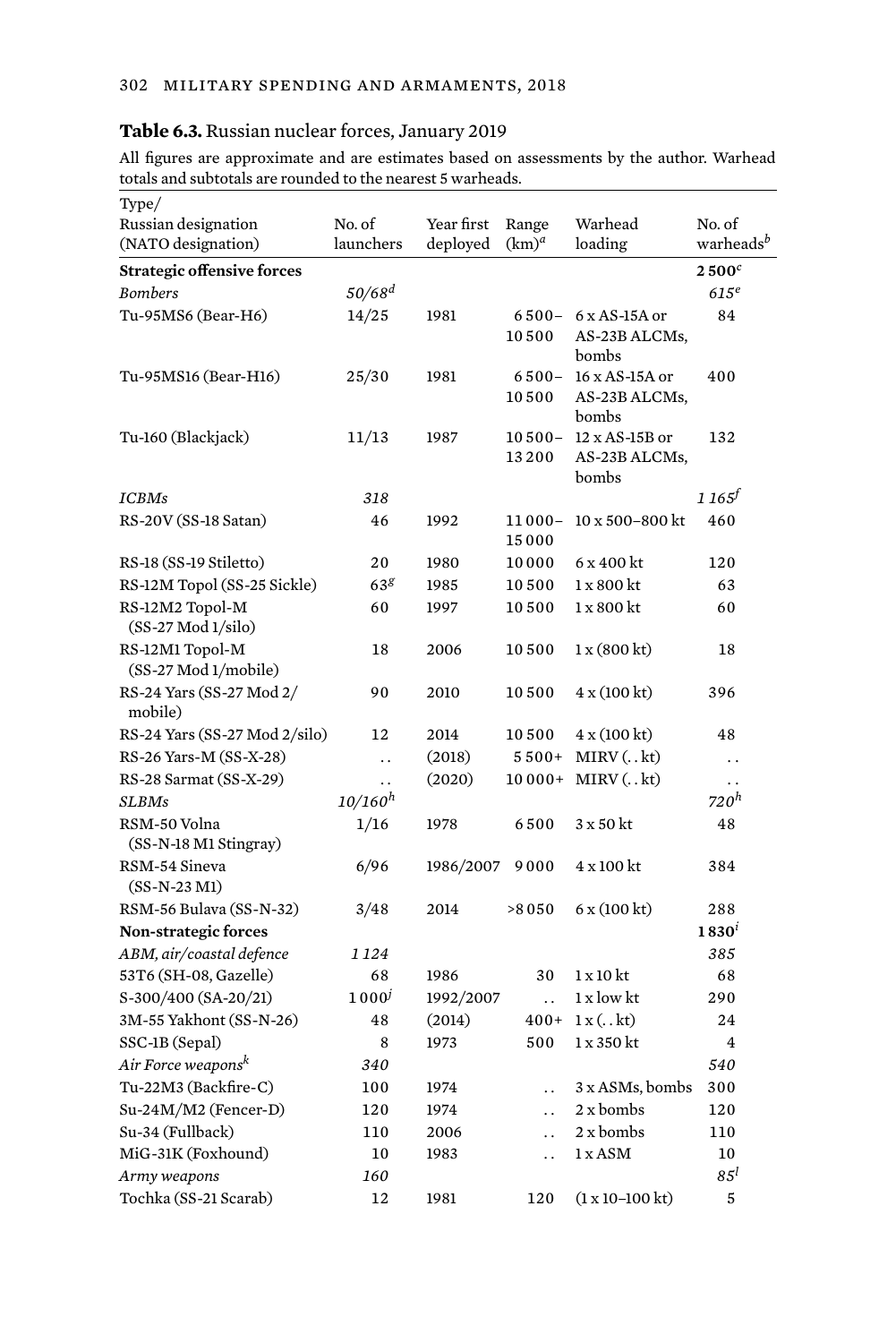| Type/                                   |                                                     |            |                  |                                  |                       |
|-----------------------------------------|-----------------------------------------------------|------------|------------------|----------------------------------|-----------------------|
| Russian designation                     | No. of                                              | Year first | Range            | Warhead                          | No. of                |
| (NATO designation)                      | launchers                                           | deployed   | $(km)^d$         | loading                          | warheads <sup>b</sup> |
| Iskander-M (SS-26 Stone)                | 132                                                 | 2005       | 350 <sup>m</sup> | $(1 \times 10 - 100 \text{ kt})$ | 66                    |
| 9M729 (SSC-8)                           | 16                                                  | 2016       | 2 3 5 0          | $1x$ kt                          | 16                    |
| Navy weapons                            |                                                     |            |                  |                                  | 820                   |
| Submarines/surface ships/air            | LACM, SLCM, ASW, SAM, depth bombs,<br>torpedoes $n$ |            |                  |                                  |                       |
| <b>Total stockpile</b>                  |                                                     |            |                  |                                  | 4330                  |
| Deployed warheads                       |                                                     |            |                  |                                  | $1600^\circ$          |
| Reserve warheads                        |                                                     |            |                  |                                  | $2730^p$              |
| Retired warheads awaiting dismantlement |                                                     |            |                  |                                  |                       |
| <b>Total inventory</b>                  |                                                     |            |                  |                                  | 6500                  |

. . = not available or not applicable; ( ) = uncertain figure; ABM = anti-ballistic missile; ALCM = air-launched cruise missile; ASM = air-to-surface missile; ASW = anti-submarine warfare; ICBM = intercontinental ballistic missile;  $kt = kiloton$ ; LACM = land-attack cruise missile; MIRV = multiple independently targetable re-entry vehicle; NATO = North Atlantic Treaty Organization; SAM = surface-to-air missile; SLBM = submarine-launched ballistic missile; SLCM = sea-launched cruise missile.

*Note*: The table lists the total number of warheads estimated to be available for the delivery systems. Only some of these are deployed and they do not necessarily correspond to the New START data counting rules.

*<sup>a</sup>* Aircraft range is for illustrative purposes only; actual mission range will vary according to flight profile and weapon loading.

<sup>*b*</sup> The number shows the total number of available warheads, both deployed and in storage, assigned to the delivery systems.

*<sup>c</sup>* Approximately 1600 of these strategic warheads are deployed on land- and sea-based ballistic missiles and at bomber bases. The remaining warheads are in central storage.

*<sup>d</sup>* The first number is the number of bombers estimated to be counted as deployed under New START. The second number is the total number of bombers in the inventory. Because of ongoing bomber modernization, there is considerable uncertainty about how many bombers are operational.

*<sup>e</sup>* The maximum possible loading on the bombers is more than 785 nuclear weapons, but since only some of the bombers are fully operational, it is assumed here that only 615 weapons are assigned to the long-range bomber force, of which approximately 200 might be stored at the two strategic bomber bases. The remaining weapons are in central storage facilities.

*<sup>f</sup>* These ICBMs can carry a total of 1165 warheads but it is estimated here that they have been downloaded to carry just over 860 warheads, with the remaining warheads in storage.

*<sup>g</sup>* The number is uncertain because several SS-25 garrisons are upgrading to the SS-27 Mod 2.

*<sup>h</sup>* Two of the Delta nuclear-powered ballistic missile submarines (SSBNs) are in overhaul at any given time and do not carry their assigned nuclear missiles and warheads. It is possible that only one Delta III is operational.

*<sup>i</sup>* Non-strategic nuclear warheads are not deployed with their delivery systems but are kept in a central storage facility, according to the Russian Government. Some storage facilities are near operational bases.

*<sup>j</sup>* There are at least 80 S-300/400 sites across Russia, each with an average of 12 launchers, each with 2–4 interceptors. Each launcher has several reloads.

*<sup>k</sup>* The numbers show total nuclear-capable aircraft but only some of them are thought to have nuclear missions. Most can carry more than one nuclear weapon. Other potential nuclearcapable aircraft include the Su-25 Frogfoot and the Su-30MK.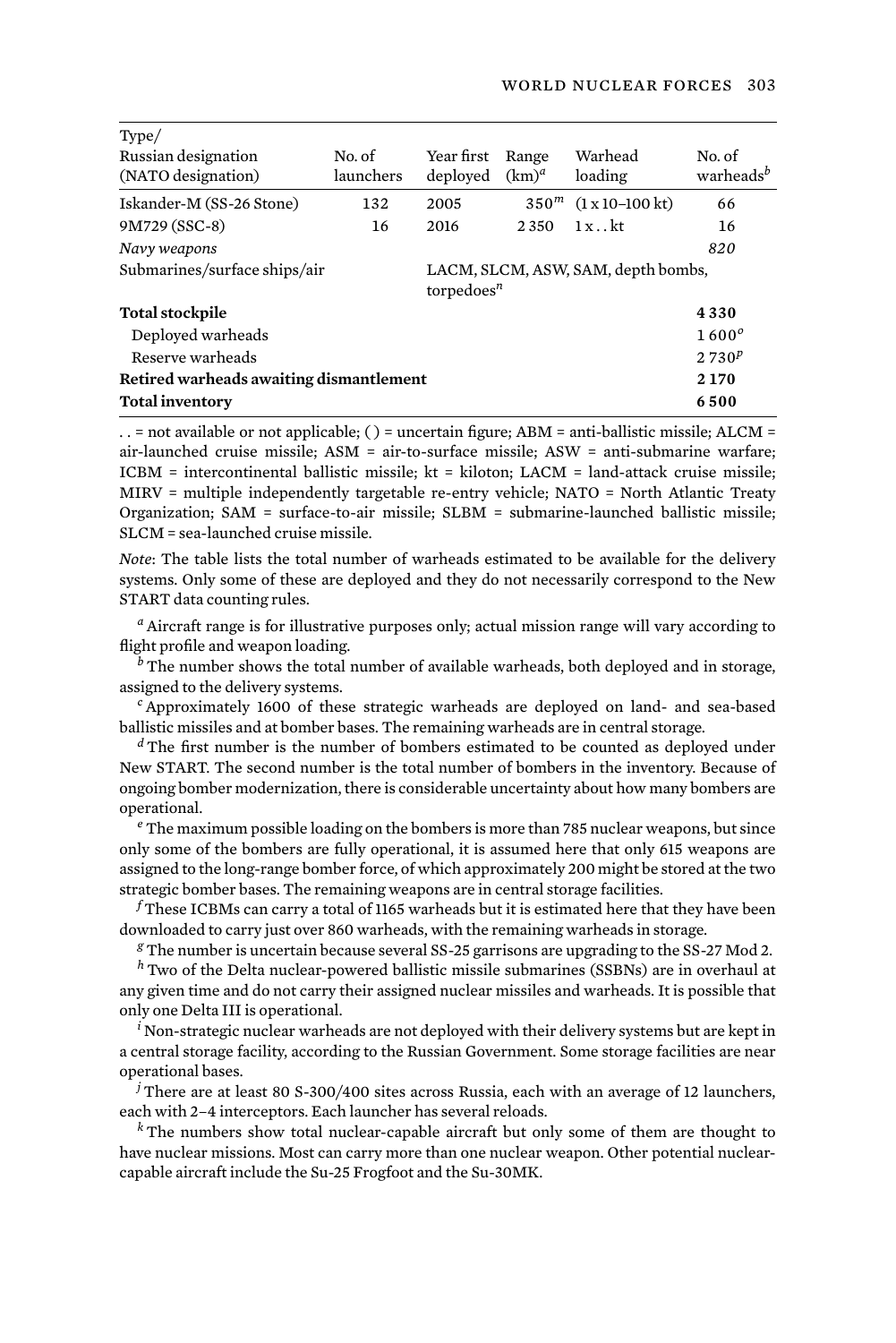*<sup>l</sup>* This estimate is based on a revision of the author's assessment in *SIPRI Yearbook 2018*. The new lower estimate is based on adjusted assumptions about warhead allocation. However, the author estimates that the number of warheads is increasing due to the deployment of additional launchers.

*<sup>m</sup>* Although many unofficial sources and news media reports state that the SS-26 has a range of nearly 500 km, the US Air Force National Air and Space Intelligence Center (NASIC) lists the range as 350 km.

*<sup>n</sup>* Only submarines are thought to be assigned nuclear torpedoes.

*<sup>o</sup>* The deployed warhead number in this table differs from the number declared under New START because the treaty attributes a fictive number to bombers and does not count weapons at bomber bases or cover non-strategic weapons.

*<sup>p</sup>* Reserve warheads include the 1830 non-strategic warheads in central storage.

*Sources*: Russian Ministry of Defence, various press releases; US Department of State, START Treaty Memoranda of Understanding, 1990–July 2009; New START aggregate data releases, various years; US Air Force, National Air and Space Intelligence Center (NASIC), *Ballistic and Cruise Missile Threat* (NASIC: Wright-Patterson Air Force Base, OH, July 2017); BBC Monitoring; Russian news media; Russian Strategic Nuclear Forces website; International Institute for Strategic Studies, *The Military Balance* (Routledge: London, various issues); Cochran, T. B. et al., *Nuclear Weapons Databook*, vol. 4, Soviet Nuclear Weapons (Harper & Row: New York, 1989); *IHS Jane's Strategic Weapon Systems*, various issues; *Proceedings*, US Naval Institute, various issues; 'Nuclear notebook', *Bulletin of the Atomic Scientists*, various issues; and author's estimates.

of carrying the new Kh-102 (AS-23B) nuclear air-launched cruise missile  $(ALCM).4$  A modified version of the Tu-95-scheduled to be delivered from the end of 2019—is known as Tu-95MSM.5 The Russian Government has also announced plans to resume production of the Tu-160 to produce up to 50 modified aircraft known as Tu-160M2, with serial production starting in the early 2020s.<sup>6</sup> The additional bombers would probably replace many of the old Tu-95 (MS16 and MS6) aircraft and provide a bridge to the future next-generation bomber, a subsonic aircraft known as PAK-DA, which is scheduled to begin fielding in the late 2020s and will eventually replace all Tu-95s and Tu-160s as well as the Tu-22s that are deployed with non-strategic forces (see below).<sup>7</sup>

Russian strategic bombers continued long-range operations over the Arctic, Atlantic and Pacific oceans in 2018, including a visit by two Tu-160s to Venezuela in December.<sup>8</sup> Another notable bomber operation conducted in 2018 was the launch of 12 Kh-101 (AS-23A) ALCMs from a Tu-160 bomber

<sup>4</sup> Interfax, [In 2018 the nuclear triad in Russia was enforced with five strategic bombers], 23 Dec. 2018 (in Russian); and Ashley, R., Director, US Defense Intelligence Agency, Statement for the Record: Worldwide Threat Assessment, Armed Services Committee, US Senate, 6 Mar. 2018, p. 12.<br><sup>5</sup> Interfax, [Tupolev received a state contract for the deep modernization of the Tu-95MS strategist],

<sup>13</sup> Aug. 2018 (in Russian).<br><sup>6</sup> Russian Ministry of Defence, [The entire fleet of strategic bombers Tu-160 in the coming years will<br>be replaced by modernized missile carriers], 16 Nov. 2017 (in Russian).

 $7$  TASS, [Secrets of the PAK DA and Tu-160M2: What the winged shield of Russia will be], 22 Dec. 2017 (in Russian).<br><sup>8</sup> Russian Ministry of Defence, [Long-range aircraft flew from the airfields of the Russian Federation

to the international airport of the Republic of Venezuela], 10 Dec. 2018 (in Russian).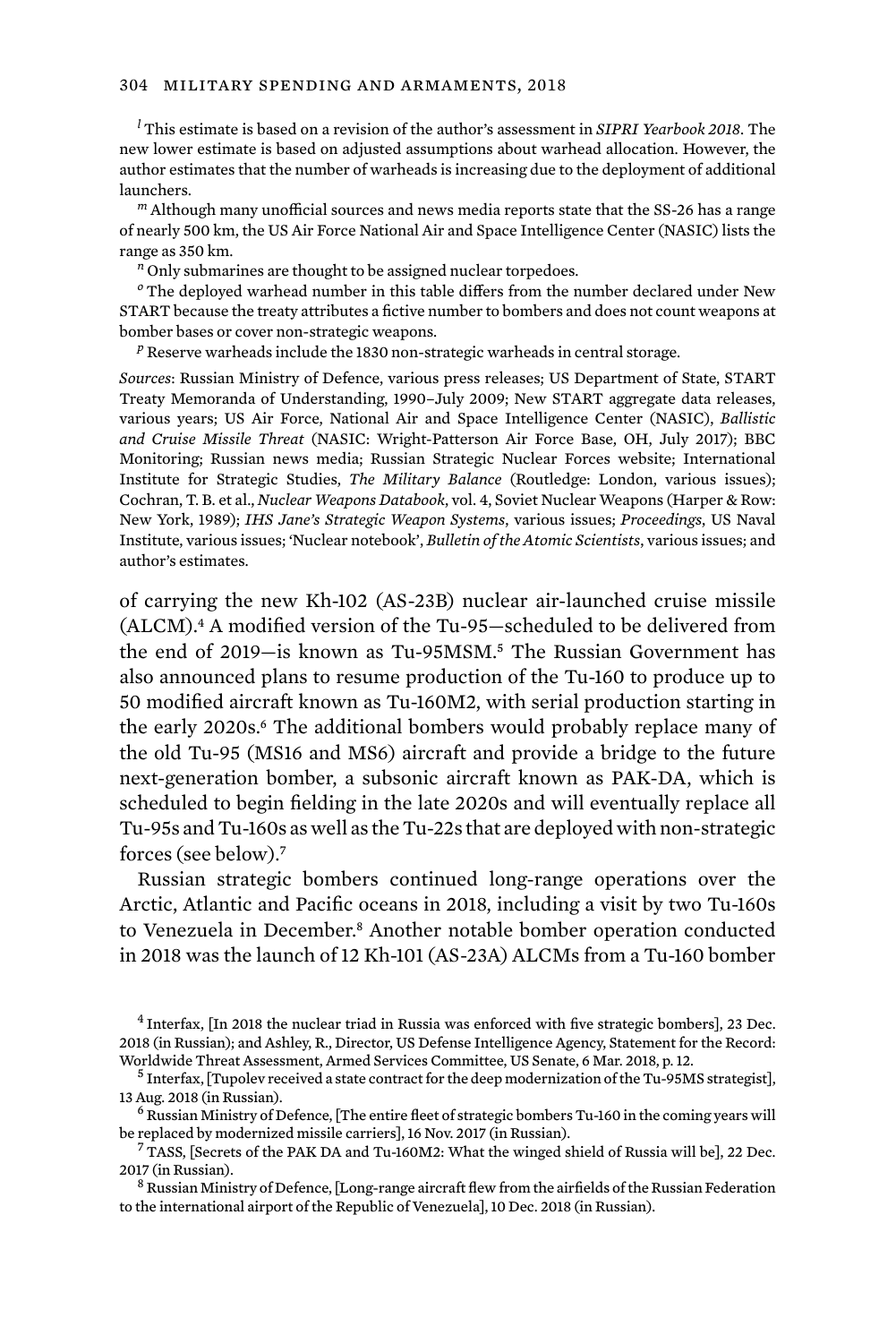over northern Russia in November.9 The operation was unusual due to the large number of cruise missiles that were launched.

## **Land-based ballistic missiles**

As of January 2019, Russia's Strategic Rocket Forces—the branch of the armed forces that controls land-based intercontinental ballistic missiles (ICBMs)—consisted of 12 missile divisions grouped into 3 armies and deploying an estimated 318 ICBMs of different types and variations (see table 6.3). These ICBMs can carry a total of 1165 warheads but it is estimated here that they have been downloaded to carry just over 860 warheads, approximately 54 per cent of Russia's deployed strategic warheads. In contrast to the frequent claims in recent years about a Russian nuclear 'build-up', the US Air Force National Intelligence and Space Center (NASIC) estimates that 'the number of missiles in the Russian ICBM force will continue to decrease because of arms control agreements, aging missiles, and resource constraints'.10 Since Russia has continued to reduce its ICBM force, even though it has been below the New START limit for deployed strategic launchers for years, it remains to be seen whether and at what rate this reduction will continue in the future.

Russia's ICBM force is two-thirds through a significant modernization programme to replace all Soviet-era missiles with new types, albeit not on a onefor-one basis. The modernization programme, which started two decades ago, appears to be progressing more slowly than planned. About 70 per cent of the force had been upgraded by the end of 2018 and 76 per cent of the force is scheduled to have been upgraded by the end of 2019.11 All the remaining Soviet-era ICBMs are scheduled to be withdrawn by 2024, although life extension can be expected until 2025–27.<sup>12</sup> In addition to the procurement of new missiles, the modernization involves substantial reconstruction of silos, launch control centres, garrisons and support facilities.<sup>13</sup>

Russia's current ICBM modernization is focused on the multiple-warhead version of the RS-12, known as RS-24 Yars (SS-27 Mod 2). Three mobile divisions have already been completed (Novosibirsk, Tagil and Teykovo), with two more in progress (Irkutsk and Yoshkar-Ola), and two more to begin upgrade by 2020 (Barnaul and Vypolzovo—sometimes referred to as

<sup>9</sup> Russian Ministry of Defence, [In Moscow, under the leadership of the Supreme Commander of the Armed Forces of Russia, Vladimir Putin, an extended session of the Defence Ministry Board was held],<br>18 Dec. 2018 (in Russian).

<sup>&</sup>lt;sup>10</sup> US Air Force, National Air and Space Intelligence Center (NASIC), *Ballistic and Cruise Missile* 

*Threat* (NASIC: Wright-Patterson Air Force Base, OH, July 2017), p. 27.<br><sup>11</sup> Nastin, P., [The commander of the Strategic Missile Forces told about the tasks for 2019], TV<br>Zvezda, 18 Dec. 2018 (in Russian).

<sup>&</sup>lt;sup>12</sup> TASS, [In place of 'Satan': Why Russia's most powerful rockets are to be decommissioned], 12 Mar. 2018 (in Russian).<br><sup>13</sup> Azanov, R., 'Russia's Strategic Missile Forces as its decisive defense', TASS, 19 Dec. 2017.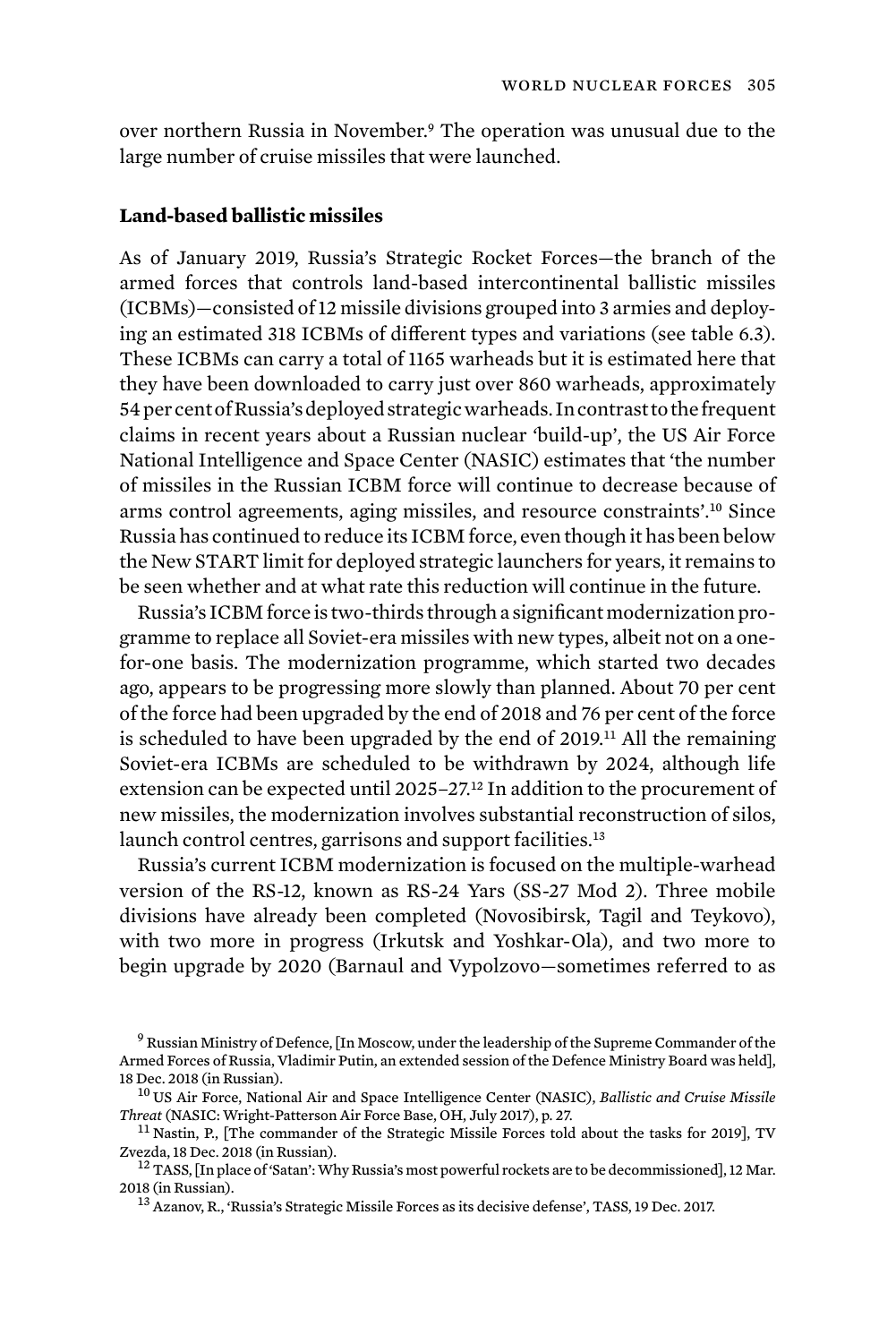Bologovsky).14 The first silo-based RS-24 regiment with 10 missiles is operational at Kozelsk and a second regiment is in the early stages of construction with 2 of 10 silos completed by late 2018.15 Russia is developing a third modification of the RS-12M, known as the RS-26 Yars-M (SS-X-28), which will be lighter than the RS-24. However, final development and deployment of the RS-26 has been delayed.16 In addition, Russia is developing a new 'heavy' liquid-fuelled, silo-based ICBM, known as the RS-28 Sarmat (SS-X-29), as a replacement for the RS-20V (SS-18). The RS-28 might be equipped with new types of warhead, including a new glide vehicle designed to evade missile defences. Although the new glide vehicle is often referred to as the Avangard (e.g. the United States' Missile Defense Review 2018 lists the Avangard as a missile alongside other Russian ICBMs), it is possible that this is actually just the name of the glide vehicle's weapon system (i.e. booster and payload).<sup>17</sup> According to Russian reports, the glide vehicle will first be deployed in 2019 on two modified RS-18B (SS-19 Mod 4) ICBMs with the Dombarovsky missile regiment, with the aim of deploying 12 missiles equipped with the glide vehicle in two regiments by 2027.18 Once deployment of the RS-28 is under way, this missile will probably take over the glide vehicle mission from the RS-18B.<sup>19</sup> Because of its size (4.5 meters in length, according to one report), only one glide vehicle can be carried on each missile.<sup>20</sup>

Russia normally conducts two large-scale exercises with road-mobile ICBMs each year. The biannual exercises in 2018 involved RS-12M Topol (SS-25), RS-12M1 Topol-M (SS-27 Mod 1) and RS-24 mobile launchers from all the operational missile divisions.<sup>21</sup> The launchers were deployed further from their bases and for longer periods than in previous years. Russian ICBMs also participated in broader strategic exercises along with nuclear-powered ballistic missile submarines (SSBNs) and bombers.<sup>22</sup>

<sup>14</sup> Tikhonov, A., [You won't catch them by surprise], *Krasnaya Zvezda*, 28 May 2018 (in Russian); and RIA Novosti, [The commander of the Strategic Missile Forces announced the completion of the

rearmament of the Tagil connection], 29 Mar. 2018 (in Russian).<br><sup>15</sup> Author's assessment based on observation of satellite imagery.<br><sup>16</sup> TASS, [Source: Avangard complex replaced Rubezh in the state armament programme until

<sup>17</sup> US Department of Defense (DOD), *Missile Defense Review 2018* (DOD: Washington, DC, 2018), p. 7. For a history of the Avangard programme see Podvig, P., 'Avangard system is tested, said to be fully ready for deployment', Russian Strategic Nuclear Forces, 26 Dec. 2018.<br><sup>18</sup> TASS, [Source: The first Avangard complexes will be on duty in 2019], 29 Oct. 2018 (in Russian);

and TASS, 'Avangard hypersonic missile systems to enter combat duty in Dombarovsky division in

<sup>19</sup> Kramnik, I., [What we have in Avangard: Questions about new strategic weapons], *Izvestia*, 29 Dec. 2018 (in Russian).

<sup>20</sup> TASS, [Hypersonic missile system 'Avangard': Dossier], 19 Jul. 2018 (in Russian).<br><sup>21</sup> See e.g. Russian Ministry of Defence, [The Strategic Missile Forces units work on the withdrawal<br>of Yars missile systems to field

of Yars missile systems to field positions], 11 Dec. 2018 (in Russian). <sup>22</sup> Grishchenko, N., [The mass launch of intercontinental missiles happened in Russia], *Rossiyskaya Gazeta*, 26 Oct. 2018 (in Russian).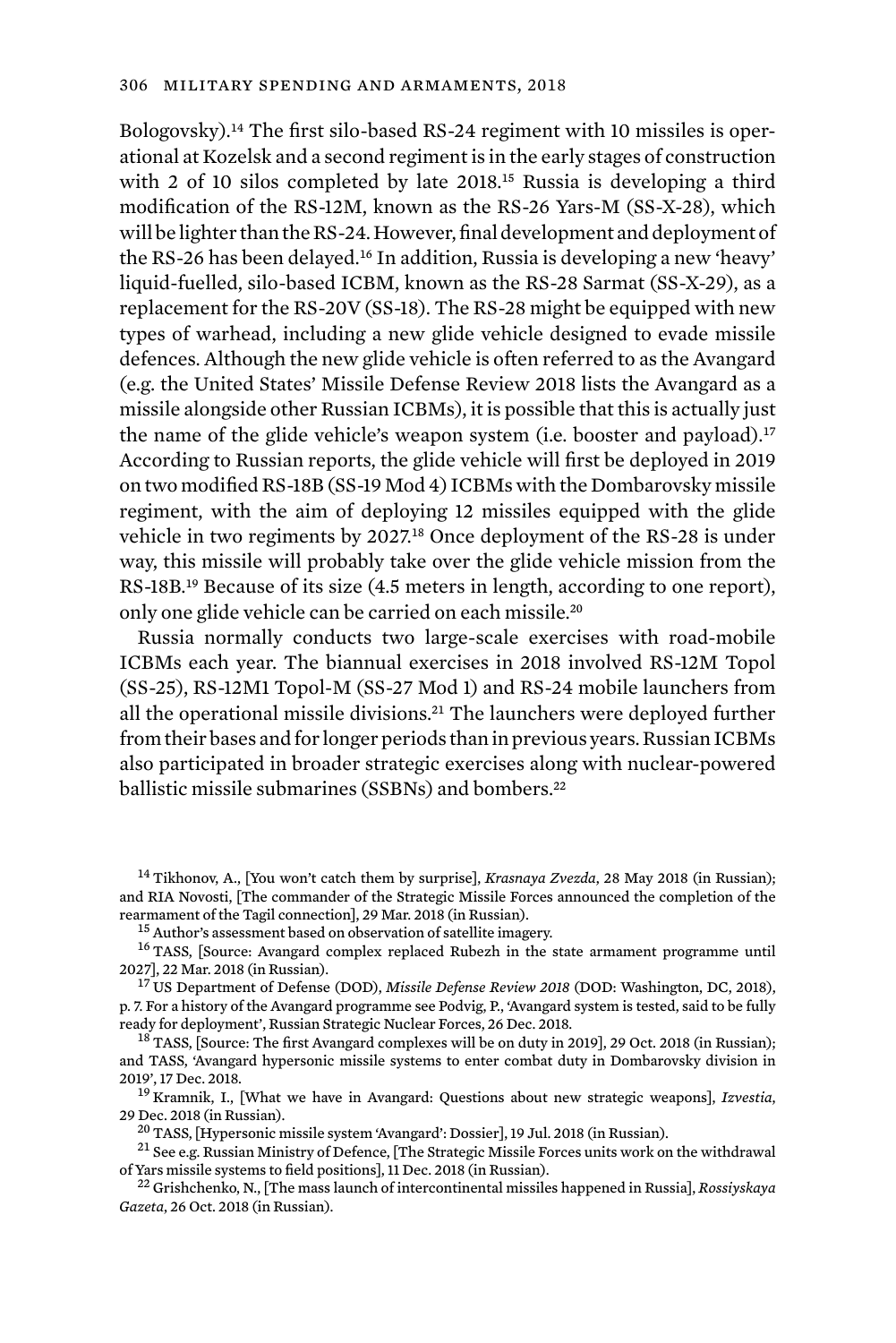## **Ballistic missile submarines and sea-launched ballistic missiles**

The Russian Navy has a fleet of 10 operational nuclear-armed SSBNs (a few of which will be undergoing a refit at any given time). The fleet includes seven Soviet-era SSBNs and three (of a planned total of 10) SSBNs of a new class that will gradually replace the old SSBNs over the next decade. A former Project 941 (Typhoon) SSBN has been converted to a test-launch platform for submarine-launched ballistic missiles (SLBMs) but it is not thought to be nuclear armed.<sup>23</sup>

The current backbone of the Russian SSBN fleet is made up of six Project 667BDRM Delfin (designated Delta IV class by the North Atlantic Treaty Organization, NATO) submarines assigned to the Northern Fleet. One Project 667BDR Kalmar (Delta III) SSBN is believed to be operational with the Pacific Fleet after completing a lengthy overhaul in 2017.<sup>24</sup>

To replace the older SSBNs, Russia is building a fleet of new Borei class SSBNs (Project 955/A). Three are operational: two with the Pacific Fleet and one with the Northern Fleet. Seven more of an improved design, known as Borei-A (Project 955A), are under construction and expected to enter service between 2019 and the late 2020s. Each Borei class SSBN carries 16 RSM-56 Bulava (SS-N-32) SLBMs. It is likely that Russia aims to maintain an SSBN fleet similar in size to that of the USA.

# **Non-strategic nuclear weapons**

As of January 2019, Russia had approximately 1830 warheads assigned for potential use by non-strategic forces. This estimate is close to the 'up to 2000' non-strategic warheads reported in the US Nuclear Posture Review (NPR) published by the administration of US President Donald J. Trump in 2018 (see section I). According to the NPR, Russia 'is increasing the total number of such weapons in its arsenal, while significantly improving its delivery capabilities. This includes the production, possession, and flight testing of a ground-launched cruise missile in violation of the [1987 Soviet–US Treaty on the Elimination of Intermediate-Range and Shorter-Range Missiles (INF Treaty)]' (see below).<sup>25</sup>

Russia's large arsenal of non-strategic nuclear weapons chiefly serves to compensate for perceived weaknesses in its conventional forces. There has been considerable debate about the role that non-strategic nuclear weapons

 $^{23}$  Saranov, V., [Decommissioning 'Akula': Why Russia abandons the biggest submarines], RIA<br>Novosti. 24 Jan. 2018 (in Russian).

 $^{24}$  Naval Today, 'Russian nuclear-powered ballistic missile submarine Ryazan returns to service', 16 Feb. 2017.

<sup>&</sup>lt;sup>25</sup> US Department of Defense (DOD), *Nuclear Posture Review 2018* (DOD: Washington, DC, Feb. 2018), p. 9.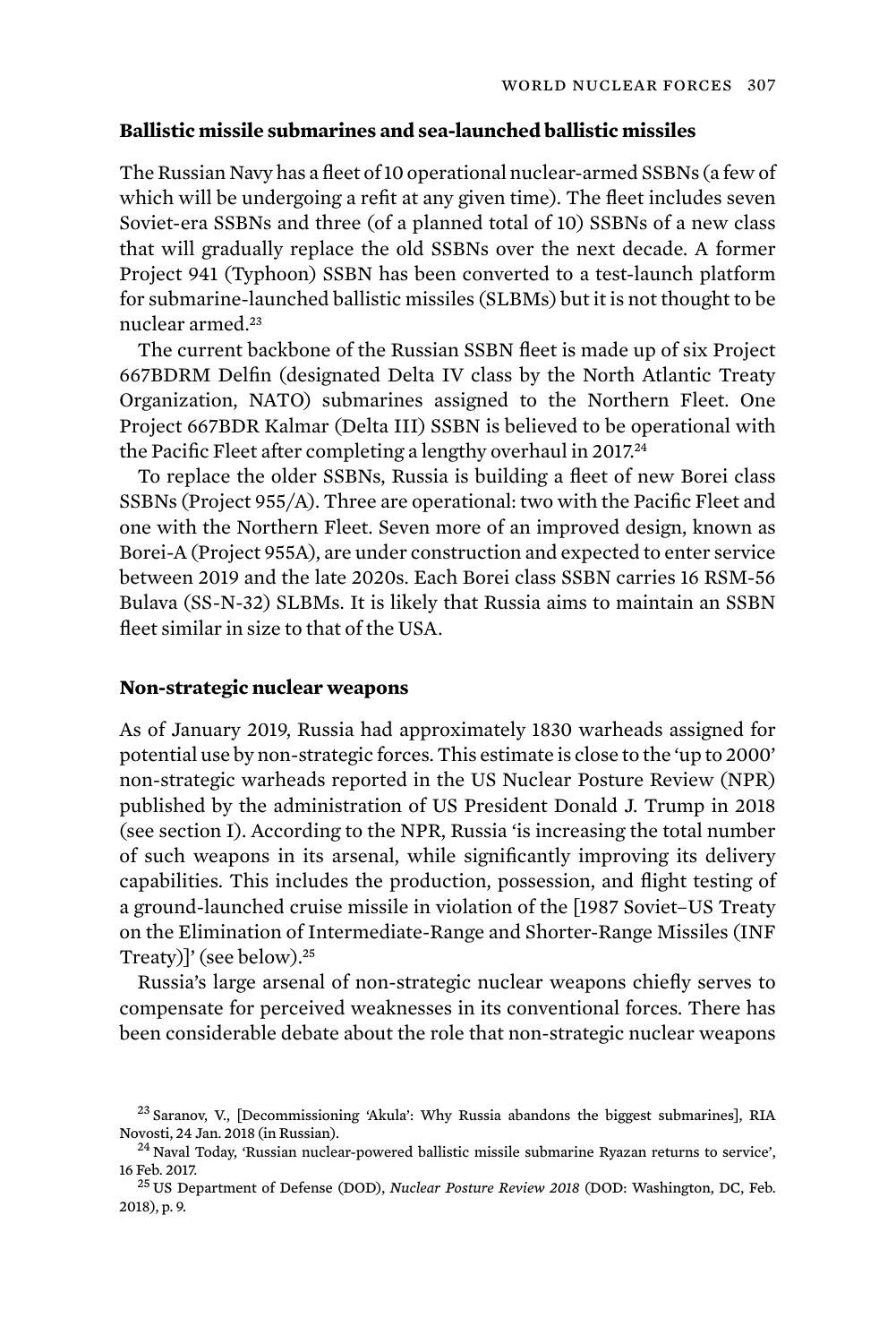have in Russian nuclear strategy, including potential first use. For example, the NPR claims that Russia 'threatens and exercises limited nuclear first use, suggesting a mistaken expectation that coercive nuclear threats or limited first use could paralyze the United States and NATO and thereby end a conflict on terms favorable to Russia'.<sup>26</sup> However, some commentators argue that the US Department of Defense has overstated Russia's willingness to use such weapons.<sup>27</sup>

Russia's development of new dual-capable weapons demonstrates that it continues to see non-strategic nuclear weapons as important in its military strategy. The most significant naval development is the fielding of a nuclear version of the new long-range, land-attack Kalibr sea-launched cruise missile (SLCM), known as the 3M-14 (SS-N-30A).28 While the conventional version is being fielded on a wide range of ships and submarines, although at a slower pace than originally thought, the nuclear version will probably primarily be integrated on front-line nuclear-powered attack submarines (e.g. the Akula, Oscar, Severodvinsk and Sierra classes) to replace the S-10 Granat (SS-N-21 Sampson) SLCM.<sup>29</sup> Russia is also reportedly working on an extended-range version of the 3M-14, known as Kalibr-M.<sup>30</sup>

It is estimated here that Russia possesses about 820 warheads for nonstrategic naval nuclear weapons, which include land-attack cruise missiles, anti-ship cruise missiles, anti-submarine rockets, depth charges, and torpedoes delivered by ships, submarines and naval aviation.

The 3M-55 Yakhont (SS-N-26) SLCM has been included in the estimate of Russia's non-strategic forces because NASIC designates it as 'nuclear possible' and notes that it is used to arm submarines, ships and coastal defence units (see table  $6.3$ ).<sup>31</sup> The 3M-55 is replacing the SS-N-9 (P-120), SS-N-12 (P-500) and SS-N-19 (P-700) anti-ship cruise missiles, which are dual-capable.<sup>32</sup>

Kalibr missile. The Kalibr designation is actually not a missile but a family of weapons that, in addition to the 3M-14 (SS-N-30/A) land-attack versions, includes the 3M-54 (SS-N-27) anti-ship cruise missile and the 91R anti-submarine missile. For further detail see US Navy, Office of Naval Intelligence (ONI), *The Russian Navy: A Historic Transition* (ONI: Washington, DC, Dec. 2015), pp. 34–35; and US Air

Force, National Air and Space Intelligence Center (note 10), p. 37.<br><sup>29</sup> Kots, A., [To sink 'Nimitz': Why the Russian submarines with cruise missiles are dangerous], RIA<br>Novosti. 28 Mar. 2018 (in Russian).

<sup>&</sup>lt;sup>26</sup> US Department of Defense (note 25), p. 30.<br><sup>27</sup> See e.g. Oliker, O., 'Moscow's nuclear enigma: What is Russia's arsenal really for?'*, Foreign Affairs*, vol. 97, no. 6 (Nov./Dec. 2018); Tertrais, B., 'Russia's nuclear policy: Worrying for the wrong reasons', *Survival*, vol. 60, no. 2 (Apr. 2018), pp. 33–44; and Ven Bruusgaard, K., 'The myths of Russia's lowered nuclear threshold', War on the Rocks, 22 Sep. 2017.<br><sup>28</sup> There is considerable confusion about the designation of what is commonly referred to as the

 $^{30}$  TASS, 'New Kalibr-M cruise missile with range over 4,500 km in development in Russia: Source', 8 Jan. 2019.

 $31$  US Air Force, National Air and Space Intelligence Center (note 10), p 37.  $32$  US Navy, Office of Naval Intelligence (note 28), p. 34.